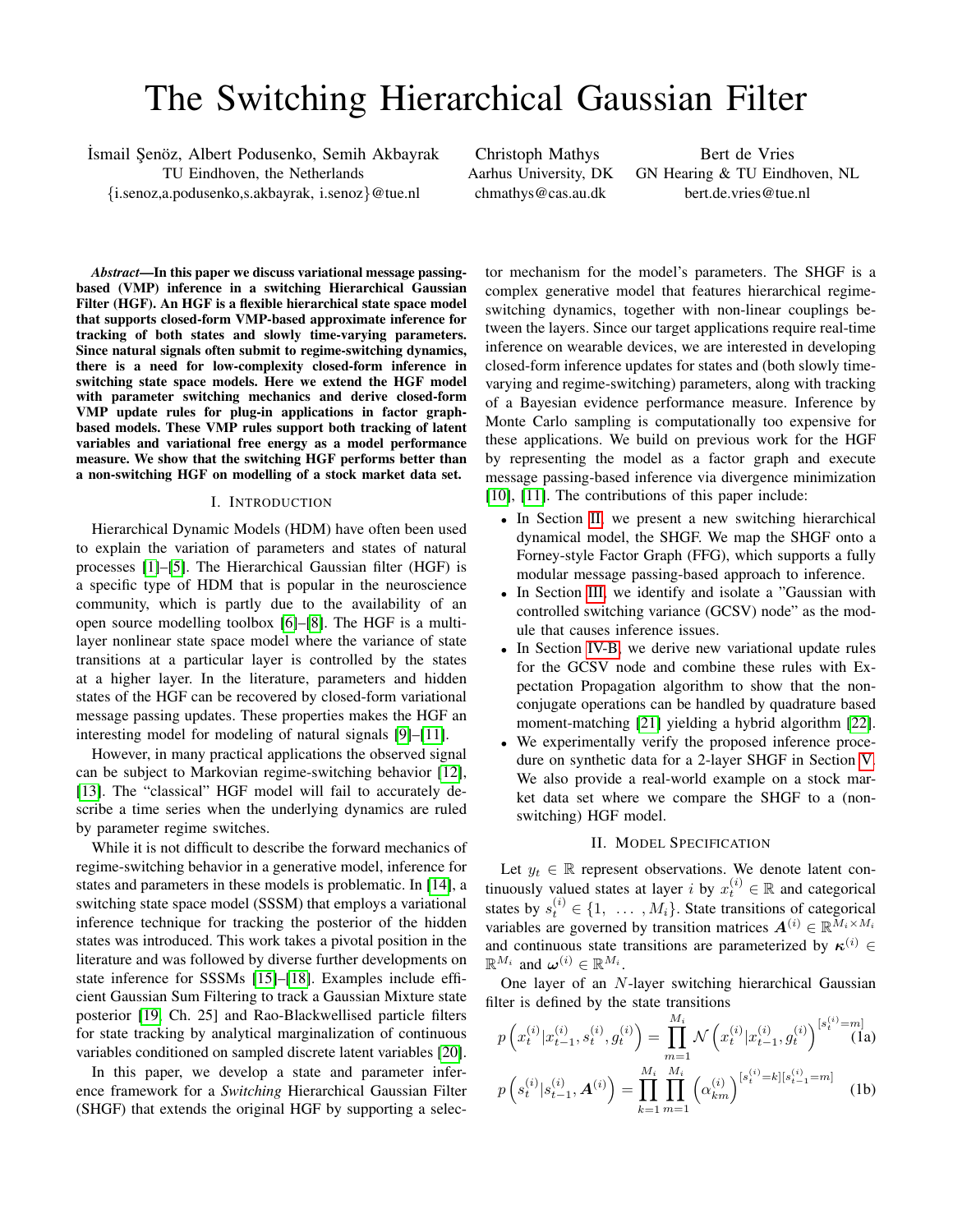where we used the following definition and constraint, respectively, for every  $i = 1, \ldots, N - 1$ :

$$
g_t^{(i)}\left(x_t^{(i+1)}, \kappa_m^{(i)}, \omega_m^{(i)}\right) \triangleq \exp\left(\kappa_m^{(i)} x_t^{(i+1)} + \omega_m^{(i)}\right) \tag{2}
$$

$$
\sum_{k=1}^{n_1} \alpha_{km}^{(i)} = 1.
$$
 (3)

true

.

We use Iverson bracket notation in [\(1\)](#page-0-1), which is defined as

$$
[s_t = m] = \begin{cases} 1 & \text{if } s_t = m \text{ is} \\ 0 & \text{otherwise} \end{cases}
$$

A non-switching HGF layer is recovered for  $M_i = 1$ . At the top layer  $(i = N)$ , we assume non-switching random walk dynamics with transition variance  $\xi$ :

$$
p\left(x_t^{(N)}|x_{t-1}^{(N)}\right) = \mathcal{N}\left(x_t^{(N)}|x_{t-1}^{(N)},\xi\right).
$$
 (4)

While other likelihood functions are compatible with the SHGF, for simplicity we will assume that observations are generated by a Gaussian likelihood from the first (bottom) layer hidden states with variance  $\tau$ :

$$
p\left(y_t|x_t^{(1)}\right) = \mathcal{N}\left(y_t|x_t^{(1)},\tau\right). \tag{5}
$$

As [\(2\)](#page-1-1) shows, the essential characteristic of an HGF model is that the variance of state transitions  $g_t^{(i)}$  for the continuously valued states at layer  $i$  are controlled by a non-linear mapping of the continuously valued state at layer  $i+1$ . In the extension to a *switching* HGF, the  $m^{\text{th}}$  component of the parameters  $\kappa^{(i)}$ and  $\omega^{(i)}$  of the nonlinear transformation [\(2\)](#page-1-1) are selected by a discrete categorical state  $s_t^{(i)} = m$  that evolves according to Markovian dynamics given by [\(1b\)](#page-0-2). After selection of the component of parameters  $\kappa^{(i)}$  and  $\omega^{(i)}$ , the corresponding transition in [\(1a\)](#page-0-3) is selected by the categorical variable. Columns of transition matrices  $A^{(i)}$  define probability distributions that lie in  $M_i - 1$  dimensional simplex [\(3\)](#page-1-2).

A Forney-style factor graph (FFG) representation that corresponds to the SHGF model and a description of the graphical notation is given in Figure [1.](#page-1-3) An FFG is a representation of a global factorized function, where nodes correspond to factors and edges correspond to variables [\[23\]](#page-5-16) [\[24\]](#page-5-17). For a detailed explanation of the FFG formalism we refer to [\[23\]](#page-5-16), [\[24\]](#page-5-17).

# III. PROBLEM STATEMENT

<span id="page-1-0"></span>For a given SHGF model m and collection of data  $y \triangleq$  $y_{1:T} = [y_1 \dots y_T]$ , we are interested in obtaining the posterior distributions for every layer i for the states  $p(x_t^{(i)}|\mathbf{y}), p(s_t^{(i)}|\mathbf{y}),$ and parameters  $p(\kappa^{(i)}|\mathbf{y}), p(\boldsymbol{\omega}^{(i)}|\mathbf{y}), p(\boldsymbol{A}^{(i)}|\mathbf{y}).$  Furthermore, to score model performance, we are interested in computing Bayesian evidence  $p(\mathbf{y}|m)$ .

To make matters concrete, suppose that we are interested in obtaining  $p(x_t^{(i)}|\mathbf{y})$ , then the corresponding Bayesian smoothing equations are given by [\[25\]](#page-5-18)

<span id="page-1-6"></span>
$$
p\left(x_t^{(i)}|\mathbf{y}\right) = p(x_t^{(i)}|\mathbf{y}_{1:t}) \int \frac{p(x_{t+1}^{(i)}|x_t^{(i)})p(x_{t+1}^{(i)}|\mathbf{y})}{p(x_{t+1}^{(i)}|\mathbf{y}_{1:t})} \mathrm{d}x_{t+1}^{(i)} \tag{6}
$$

where the filtering equation is evaluated as

<span id="page-1-5"></span>
$$
p\left(x_t^{(i)}|\mathbf{y}_{1:t}\right) = \frac{p\left(x_t^{(i)}|\mathbf{y}_{1:t-1}\right)p\left(x_t^{(i)}|\mathbf{y}_t\right)}{\int p\left(x_t^{(i)}|\mathbf{y}_{1:t-1}\right)p\left(x_t^{(i)}|\mathbf{y}_t\right)\mathrm{d}x_t^{(i)}}.
$$
 (7)

<span id="page-1-3"></span><span id="page-1-2"></span><span id="page-1-1"></span>

Fig. 1: One time segment of an FFG corresponding to a 2-layer SHGF model. Nodes represent the factors. An abbreviation of the underlying functional form of the factors are given in the nodes. Small dark squares indicate an observation constraint and they send point mass messages. Arrows represent messages flowing at an edge. Circled numbers indicate a computation schedule that can be chosen differently. A dark circle refers to a backwards message (from observations to latent variables). If dark messages are set proportional to 1 (i.e., uninformative), then this message passing schedule results in filtering, otherwise the schedule leads to smoothing. The selector node chooses the components of  $\kappa^{(1)}$  and  $\omega^{(1)}$ , depending on the value of the categorical selector. The output of the selector node are then passed to the non-linearity block [\(2\)](#page-1-1). The dashed box corresponds to the "composite" GCSV node  $f_t^{(i)}$  defined by [\(8c\)](#page-1-4).

The filtering process [\(7\)](#page-1-5) requires evaluating

$$
p\left(x_t^{(i)}|\mathbf{y}_{1:t-1}\right) = \int p\left(x_t^{(i)}|x_{t-1}^{(i)}\right) p\left(x_{t-1}^{(i)}|\mathbf{y}_{1:t-1}\right) dx_{t-1}^{(i)}
$$

$$
p\left(x_t^{(i)}|y_t\right) = \mathbb{E}\left[\left(x_t^{(i-1)}\right)\right] \tag{8a}
$$

<span id="page-1-7"></span>
$$
p\left(x_t^{(i)}|y_t\right) = \mathbb{E}_{\setminus\{x_t^{(i)}\}}\left[f_t^{(i-1)}\right]
$$
\n(8a)

<span id="page-1-8"></span>
$$
p\left(x_t^{(i)}|x_{t-1}^{(i)}\right) = \mathbb{E}_{\setminus\{x_t^{(i)}, x_{t-1}^{(i)}\}}\left[f_t^{(i)}\right]
$$
 (8b)

<span id="page-1-4"></span>
$$
f_t^{(i)} \triangleq p\left(x_t^{(i)} | x_{t-1}^{(i)}, s_t^{(i)}, \boldsymbol{\kappa}^{(i)}, \boldsymbol{\omega}^{(i)}, x_t^{(i+1)}\right)
$$
(8c)

and the factor  $f_t^{(i)}$  in [\(8c\)](#page-1-4) is further specified by [\(1a\)](#page-0-3) and [\(2\)](#page-1-1). Note that computing the smoothing posterior [\(6\)](#page-1-6) involves computing the filtering posterior [\(7\)](#page-1-5), which in turn involves an exponentially growing number of summation terms due to the expectations in [\(8a\)](#page-1-7) and [\(8b\)](#page-1-8) with respect to categorical states. For example, if there are  $M$  categories, then there will be  $M$ indexed Gaussians at time  $t = 1$ ,  $M^2$  Gaussians at  $t = 2$ , and  $M<sup>k</sup>$  Gaussians at  $t = k$  [\[19,](#page-5-11) Ch. 25]. This explosion of terms make inference intractable. In addition, the non-linear couplings between the continuous state transitions in [\(8c\)](#page-1-4) cause the complexity of functional dependencies for evaluating [\(8a\)](#page-1-7) and [\(8b\)](#page-1-8) to grow quickly. In short, the smoothing and filtering solutions [\(6\)](#page-1-6) and [\(7\)](#page-1-5) are not analytically tractable. In this work, we address approximating the filtering [\(7\)](#page-1-5) and smoothing solutions [\(6\)](#page-1-6) for the SHGF model. Above we iden-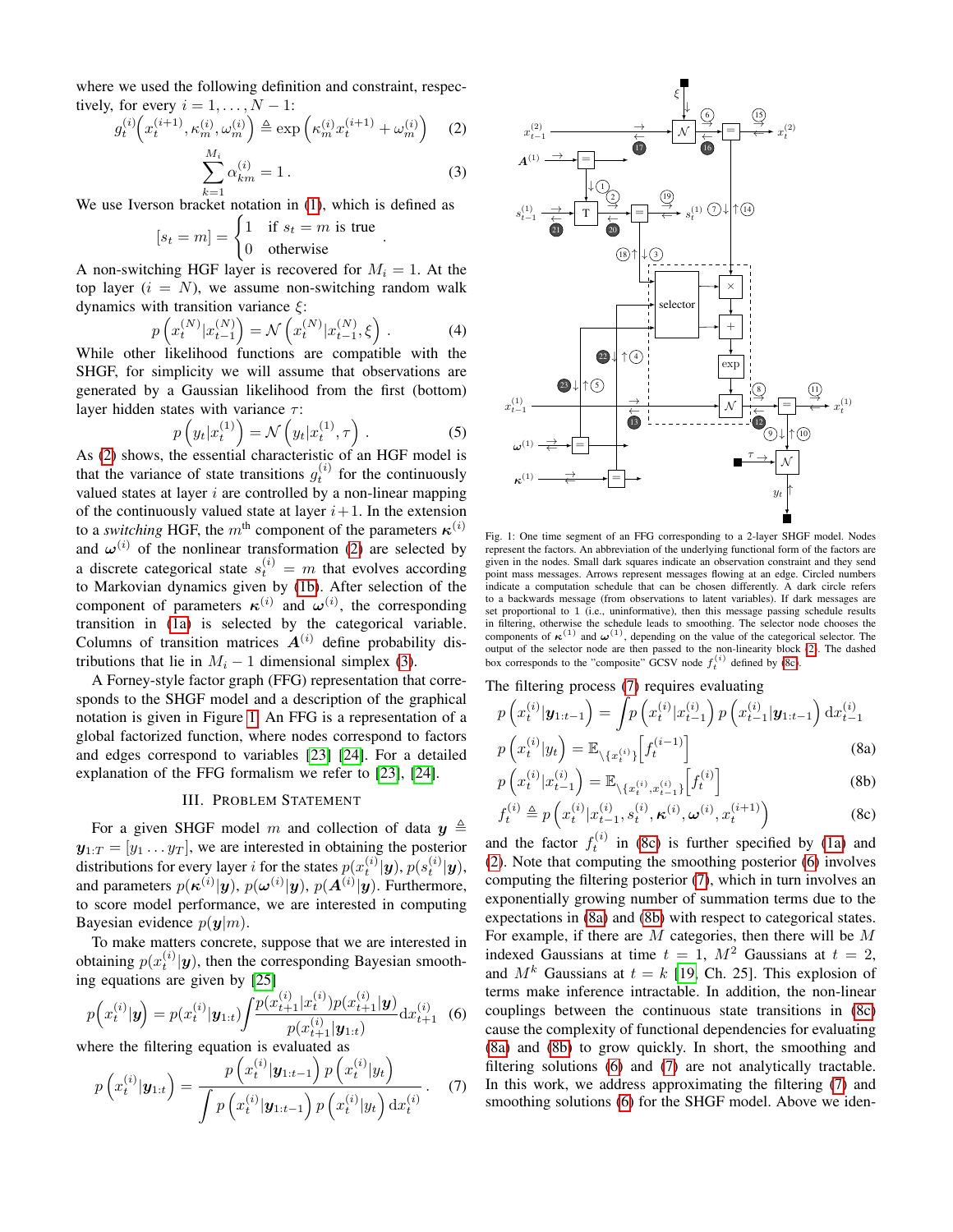tified the non-linearities inside the factor  $f_t^{(i)}$  and expectations over internal categorical states in this factor as the problematic issues. We call this factor  $f_t^{(i)}$  a "Gaussian with Controlled Switching Variance" (GCSV), see the dashed box in Figure [1.](#page-1-3)

Our solution to smoothing and filtering relies on exploiting the factorized structure of the SHGF model and uses variational message passing-based inference on factor graphs. This method supports solving the inference issues inside the GCSV node in isolation and then use the GCSV factor as a plug-in node in any factor graph, including the graph for the SHGF model. To this end, next we introduce factor graphs and variational message passing.

# IV. VARIATIONAL MESSAGE PASSING

# *A. Variational Optimization*

Consider a generative model over observations  $y$  and latent variables  $z = \{x, s, \kappa, \omega, A\}$  that has been specified in the (prior-times-likelihood) form as

<span id="page-2-1"></span>
$$
p(\mathbf{y}, \mathbf{z}) = p(\mathbf{y}|\mathbf{z})p(\mathbf{z}). \tag{9}
$$

Variational methods approximate the intractable posterior  $p(z|y)$  by an instrumental distribution  $q(z)$  by minimizing the Kullback-Leibler divergence criterion between both distributions [\[26,](#page-5-19) Ch. 10]. Because direct computation of a KL-divergence requires access to the unavailable posterior, a common practice is to minimize a free-energy functional

$$
F[q] \triangleq \mathbb{E}_{\mathbf{z}} \left[ \log \frac{q(\mathbf{z})}{p(\mathbf{y}, \mathbf{z})} \right] \tag{10}
$$

that is an upper-bound to the negative log-evidence and requires access to the model specification  $(9)$ .<sup>[1](#page-2-2)</sup> To make the optimization tractable,  $q(z)$  is usually constrained. Depending on the constraints, one can obtain various algorithms to find the stationary solutions of the optimization problem [\[27\]](#page-5-20)

<span id="page-2-3"></span>
$$
q^* = \arg\min_{q} F[q]. \tag{11}
$$

In the SHGF model, we constrain the approximating distribution to be factorized into normalized terms over hierarchical layers. We utilize a structured factorization that reflects the first-order Markov assumption  $q(z)$  over the layers:

<span id="page-2-4"></span>
$$
\prod_i q\left(x_t^{(i)}, x_{t-1}^{(i)}\right)q\left(s_t^{(i)}, s_{t-1}^{(i)}\right)q\left(\boldsymbol{\kappa}^{(i)}\right)q\left(\boldsymbol{\omega}^{(i)}\right)q\left(\boldsymbol{A}^{(i)}\right)
$$

such that each factor

$$
q\left(x_t^{(i)}\right) = \int q\left(x_t^{(i)}, x_{t-1}^{(i)}\right) dx_{t-1}^{(i)} \approx p\left(x_t^{(i)} | \mathbf{y}\right) \tag{12}
$$

approximates the desired smoothing marginal [\(6\)](#page-1-6) by imposing a marginalization constraint on the joint. By means of variational calculus it can be shown that the stationary solutions to the optimization problem [\(11\)](#page-2-3) under the specified constraints have the functional form

$$
q^*\left(x_t^{(i)}, x_{t-1}^{(i)}\right) = \frac{1}{Z_{x_{t,t-1}}^{(i)}} \exp\left(\mathbb{E}_{\setminus\{x_t^{(i)}, x_{t-1}^{(i)}\}}\left[\log p(\mathbf{y}, \mathbf{z})\right]\right)
$$
(13)

where  $Z_{x_{t,t-1}}^{(i)}$  is a normalization constant. Due to the factorized model structure, the stationary marginals [\(12\)](#page-2-4) can efficiently be obtained as multiplication of messages on a factor graph corresponding to the SHGF model.

# <span id="page-2-0"></span>*B. Factor Graphs, Message Passing and the GCSV Node*

Forney-style factor graphs (FFG) are particularly useful for signal processing purposes [\[28\]](#page-5-21). Inference on a model can be interpreted as message passing on the corresponding FFG [\[28\]](#page-5-21). One can obtain a variational message passing algorithm to compute the stationary solutions [\(13\)](#page-2-5). Due to the factorized model structure, the computation of [\(13\)](#page-2-5) localizes over the time-segments of the FFG for the SHGF [\[10\]](#page-5-13). This means that the model induces a factorization on the approximate posterior  $q$  that supports computation of the local marginal approximating the smoothing solution [\(6\)](#page-1-6) by multiplication of

<span id="page-2-10"></span><span id="page-2-9"></span><span id="page-2-7"></span><span id="page-2-6"></span>
$$
q\left(x_t^{(i)}\right) \propto \overrightarrow{\nu}\left(x_t^{(i)}\right) \overleftarrow{\nu}\left(x_t^{(i)}\right) \uparrow \nu\left(x_t^{(i)}\right) \qquad (14)
$$

where the messages are obtained via

$$
\overrightarrow{\nu}\left(x_t^{(i)}\right) \propto \int \overrightarrow{\nu}\left(x_{t-1}^{(i)}\right) \tilde{p}\left(x_t^{(i)}, x_{t-1}^{(i)}\right) dx_{t-1}^{(i)} \quad (15a)
$$

$$
\overleftarrow{\nu}\left(x_t^{(i)}\right) \propto \int \overleftarrow{\nu}\left(x_{t+1}^{(i)}\right) \tilde{p}\left(x_t^{(i)}, x_{t+1}^{(i)}\right) dx_{t+1}^{(i)} \quad (15b)
$$

$$
\tilde{p}\left(x_t^{(i)}, x_{t-1}^{(i)}\right) \triangleq \exp\left(\mathbb{E}_{\setminus \{x_t^{(i)}, x_{t-1}^{(i)}\}}\left[\log f_t^{(i)}\right]\right) \tag{15c}
$$

<span id="page-2-8"></span>
$$
\uparrow \nu\left(x_t^{(i)}\right) \propto \exp\left(\mathbb{E}_{\setminus \{x_t^{(i)}\}}\left[\log f_t^{(i-1)}\right]\right). \tag{15d}
$$
\nSince *l* for the *measure* around the *GCSV* node. Here

See Figure [1](#page-1-3) for the messages around the GCSV node. Here [\(15a\)](#page-2-6) and [\(15b\)](#page-2-7) correspond to forward and backward messages that are sent by the GCSV node. The upward message to the upper layers is computed by [\(15d\)](#page-2-8) and finally the marginal is computed at an equality node by [\(14\)](#page-2-9) through multiplying forward, backward and upwards messages. By iteratively computing equation set [\(15\)](#page-2-10), we obtain a structured variational message passing algorithm [\[29\]](#page-5-22) [\[10\]](#page-5-13). In the FFG corresponding to the SHGF, messages around nodes other than GCSV can already be found in [\[30\]](#page-5-23). Around the GCSV node in Figure [1,](#page-1-3) the computation of messages  $\circledS$ ,  $\circledR$ ,  $\circledR$ ,  $\circledR$ ,  $\circledR$  and  $\circledR$ is the bottleneck to inference in the SHGF model. Due to space constraints we supply the algebraic operations to compute the entire list of messages and marginals for the SHGF model in a supplementary note<sup>[2](#page-2-11)</sup> and present the results for the GCSV node in Table [I](#page-3-1) under the assumptions of Table [II.](#page-3-2) Messages  $\circledR$  and  $\circledR$  are Gaussian and message  $\circledR$  is Categorical. The functional forms of the remaining messages do not correspond to known parametric exponential family distributions. We note that the messages associated with the continuously valued states have variances comprised of mixture of terms weighted by the discrete state probabilities. This mixture behaviour is the main difference with the HGF update equations.

<span id="page-2-5"></span>Owing to the functional forms of messages  $\mathbb{B}$ ,  $\mathbb{A}$  and  $\mathbb{B}$ , the computation of marginals by multiplication, for example [\(14\)](#page-2-9) is no longer a conjugate multiplication. If the multiplication is not approximated by a parametric exponential family distribution, then the complexity of the variational algorithm grows and quickly becomes infeasible. Fortunately, there are various ways to approximate non-conjugate multiplications.

<span id="page-2-2"></span><sup>&</sup>lt;sup>1</sup>In this paper, all expectations are with respect to the q distribution, so  $\mathbb{E}_{\mathbf{z}}$ is short for  $\mathbb{E}_{q(z)}$ . Expectations taken with respect to all other variables but  $z$  are denoted by  $\mathbb{E}_{\setminus z}$ .

<span id="page-2-11"></span><sup>2</sup>[https://biaslab.github.io/pdf/isit2021/SHGF](https://biaslab.github.io/pdf/isit2021/SHGF_derivations.pdf) derivations.pdf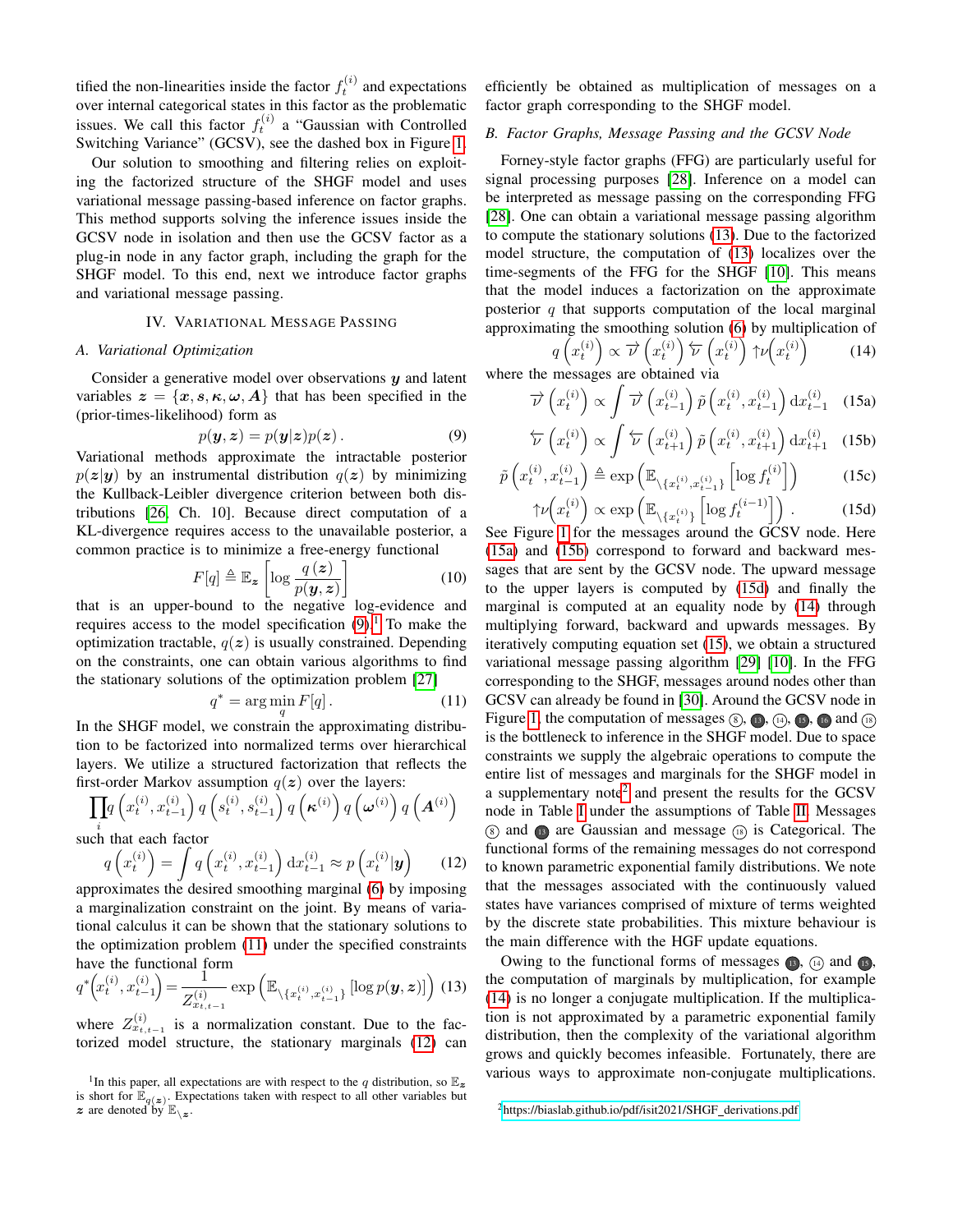<span id="page-3-1"></span>TABLE I: Summary of message computations for the GCSV node. Computations require quantities that are defined in Table [II.](#page-3-2) See [https://biaslab.github.io/pdf/isit2021/SHGF](https://biaslab.github.io/pdf/isit2021/SHGF_derivations.pdf) [derivations.pdf](https://biaslab.github.io/pdf/isit2021/SHGF_derivations.pdf) for derivations.

|                                | Messages Functional form                                                                                                                                                                                                                             |
|--------------------------------|------------------------------------------------------------------------------------------------------------------------------------------------------------------------------------------------------------------------------------------------------|
| $\left(8\right)$               | $\mathcal{N}\left(x_t^{(1)}   \overrightarrow{m}_{t-1}^{(1)}, \overrightarrow{v}_{t-1}^{(1)} + \sum_{k=1}^{M_i} \pi_{t,k}^{(1)} \exp\left(\gamma_{t,k}^{(1)} + \beta_{t,k}^{(1)}\right)^{-1}\right)$                                                 |
| $\bullet$                      | $\left  {\cal N}\left(x_t^{(1)} \overleftarrow m_{t+1}^{(1)},\overleftarrow v_{t+1}^{(1)} + \sum_{k=1}^{M_i} \pi_{t,k}^{(1)} \exp\left(\gamma_{t,k}^{(1)} + \beta_{t,k}^{(1)}\right)^{-1}\right.\right.$                                             |
| $\binom{14}{}$                 | $\exp \left(-0.5 \sum_j \pi_{t,j}^{(1)} \left( \left( \mu_t^{(1)} \right)_i x_t^{(2)} + h \left( x_t^{(2)} \right) \right) \right)$                                                                                                                  |
| $(22)$                         |                                                                                                                                                                                                                                                      |
| $\left( 23\right)$             | $\frac{\exp\left(-0.5\sum_k\pi_{t,k}^{(1)}\left(\kappa_k^{(1)}m_t^{(2)}+r\left(\boldsymbol{\kappa}^{(i)}\right)\right)\right)}{\exp\left(-0.5\sum_k\pi_{t,k}^{(1)}\left(\omega_k^{(1)}+\zeta_t^{(1)}\exp\left(-\omega_k^{(1)}\right)\right)\right)}$ |
| $\left(18\right)$              | $\frac{\prod_j \exp\left(-0.5\left(\eta_{t,j}^{(1)}+\zeta_t^{(1)}\exp\left(\gamma_{t,j}^{(1)}+\beta_{t,j}^{(1)}\right)\right)\right)}{\sum_{i=1}^s\prod_j^{(1)}\exp\left(\gamma_{t,j}^{(1)}+\beta_{t,j}^{(1)}\right)}$                               |
| Auxilary                       | moment statistics                                                                                                                                                                                                                                    |
| $\overline{\eta_{t,j}^{(i)}}$  | $\left(\boldsymbol{\mu}_t^{(i)}\right)_i m_t^{(i+1)} + \left(\boldsymbol{\vartheta}_t^{(i)}\right)$                                                                                                                                                  |
| $\Psi_t^{(i)}$                 | $\overline{\left( \boldsymbol{\Sigma}_{t,t-1}^{(i)} \right)_{\tau_{1}} + \left( \boldsymbol{\Sigma}_{t,t-1}^{(i)} \right)_{22}} - \left( \boldsymbol{\Sigma}_{t,t-1}^{(i)} \right)_{12} - \left( \boldsymbol{\Sigma}_{t,t-1}^{(i)} \right)_{t}}$     |
| $\Phi^{(i)}_{t,j}$             | $\frac{\left(\mu_t^{(i)}\right)_j^2 v_t^{(i+1)}+\left(\Omega_t^{(i)}\right)_{jj}^2 \left(m_t^{(i+1)}\right)^2+v_t^{(i+1)}\left(\Omega_t^{(i)}\right)^2 }{ \left(m_t^{(i+1)}\right)^2+v_t^{(i+1)}\left(\Omega_t^{(i)}\right)^2}$                      |
| $\zeta_t^{(i)}$                | $\overbrace{\left(\left(\boldsymbol{m}_{t,t-1}^{(i)}\right)_{1}-\left(\boldsymbol{m}_{t,t-1}^{(i)}\right)_{2}\right)^{2}+\Psi_{t}^{(i)}}^{(i)}$                                                                                                      |
| $\gamma_{t,j}^{(i)}$           | $-\left(\mu_t^{(i)}\right)$ $m_t^{(i+1)} + 0.5\Phi_{t,j}^{(i)}$                                                                                                                                                                                      |
| $\beta_{t,i}^{(i)}$            | $\overline{-\left(\boldsymbol{\vartheta}_{t}^{\left(i\right)}\right)_{i}+0.5\left(\boldsymbol{\Xi}_{t}^{\left(i\right)}\right)_{jj}}$                                                                                                                |
| $h\left(x_t^{(i)}\right)$      | $\overline{\left \zeta_t^{(i)}\exp\left(-\left(\mu_t^{(i-1)}\right)_i x_t^{(i)}+0.5\left(x_t^{(i)}\right)^2\left(\boldsymbol{\Omega}_t^{(i-1)}\right)_{ii}\right)}$                                                                                  |
| $r(\boldsymbol{\kappa}^{(i)})$ | $\left \zeta_t^{(i)} \exp \left(-m_t^{(i+1)} \kappa_k^{(i)} + 0.5 v_t^{(i+1)} \left(\kappa_k^{(i)}\right)^2\right)\right $                                                                                                                           |

For instance, Laplace approximation requires expanding the multiplication into a Taylor series and finding a stationary point where the gradient almost vanishes [\[26,](#page-5-19) Ch. 4.4]. Then the multiplication is approximated with a Gaussian distribution whose mean is a point where gradient vanishes and covariance is the inverse Hessian [\[26,](#page-5-19) Ch. 4.4]. Another approach is moment matching [\[25,](#page-5-18) Ch. 6] which gives rise to notable algorithms such expectation propagation [\[31\]](#page-5-24) and assumed density filtering [\[32\]](#page-5-25). In [\[21\]](#page-5-14), moment computations in expectation propagation is achieved by quadrature methods. Along the lines of moment matching, [\[10\]](#page-5-13) implements a quadraturebased approximation to the non-conjugate multiplication and shows that quadrature-based moment matching outperforms Laplace's method. Here, we choose the quadrature-based moment approximation of [\[10\]](#page-5-13) to handle message multiplications.

The quadrature-based moment matching approximation of [\[10\]](#page-5-13) starts by determining the normalization constant that corresponds to the marginal computed by [\(14\)](#page-2-9). The computation assumes that the messages  $\overleftarrow{\mathcal{L}}(x_t^{(i)})$  and  $\overrightarrow{\mathcal{V}}(x_t^{(i)})$  are Gaussian. This allows us to write the normalization constant in the form of a Gaussian integral with limits at infinity, i.e.,

<span id="page-3-3"></span>
$$
Z_{x_t}^{(i)} = \int_{\infty}^{\infty} \tilde{\tau} \nu\left(x_t^{(i)}\right) \mathcal{N}\left(x_t^{(i)} | \tilde{m}_t^{(i)}, \tilde{v}_t^{(i)}\right) \mathrm{d}x_t^{(i)} \tag{16}
$$

where  $\tilde{m}_t^{(i)}$  and  $\tilde{v}_t^{(i)}$  are the corresponding statistics for the Gaussian resulting from the multiplication of  $\overleftarrow{\nu}(x_t^{(i)})$  and  $\vec{v}(x_t^{(i)})$ . Using Hermite polynomials, integration in [\(16\)](#page-3-3) can be obtained by Gaussian quadrature such that

<span id="page-3-4"></span>
$$
Z_{x_t}^{(i)} \approx \frac{1}{\sqrt{\pi}} \sum_k w_k^{(i)} \uparrow \nu \left( \psi_k^{(i)} \sqrt{2 \tilde{v}_t^{(i)}} + \tilde{m}_t^{(i)} \right) \tag{17}
$$

where  $\psi_k^{(i)}$  $k<sup>(t)</sup>$  are points that are the roots of Hermite polynomials

TABLE II: Messages and marginals required in Table [I.](#page-3-1)

<span id="page-3-2"></span>

| <b>Messages</b>                                        | <b>Functional form</b>                                                                                       |
|--------------------------------------------------------|--------------------------------------------------------------------------------------------------------------|
| $(x_{t-1}^{(i)})$<br>$\overrightarrow{\nu}$            | $\left(x_{t-1}^{(i)}   \overrightarrow{m}_{t-1}^{(i)}, \overrightarrow{v}_{t-1}^{(i)}\right)$                |
| $(x_t^{(i)}$                                           | $\big(x_t^{(i)}   \overleftarrow{m}_t^{(i)}, \overleftarrow{v}_t^{(i)}\big)$                                 |
| <b>Marginals</b>                                       | <b>Functional form</b>                                                                                       |
| $x_t^{(i)}$<br>$,x_{t-1}^{\prime}$<br>$\boldsymbol{q}$ | $\lceil \bm{x}_{t,t-1}^{(i+1)}  \bm{m}_{t,t-1}^{(i+1)}, \bm{\Sigma}_{t,t-1}^{(i+1)} \rceil$                  |
| $q\left(x_t^{(i+1)}\right)$                            | $(x^{(i+1)}_t   m_t^{(i+1)}, v^{(i-1)}_t)$                                                                   |
| $q_t\left(\boldsymbol{\kappa}^{(i)}\right)$            | $\mathcal{L}^{(i)}   \boldsymbol{\mu}_t^{(i)}, \boldsymbol{\Omega}_t^{(i)}$                                  |
| $q_t\left(\pmb\omega^{(i)}\right)$                     | $\mathcal{N}\left(\boldsymbol{\omega}^{(i)} \boldsymbol{\vartheta}_t^{(i)}, \boldsymbol{\Xi}_t^{(i)}\right)$ |
| $q\left(s_t^{(i)}\right)$                              | $\prod_{k=1}^{M_i} \left(\pi_{t,k}^{(i)}\right)^{\left\lfloor s_t^{(i)}=k\right\rfloor}$                     |

and  $w_k^{(i)}$  $k<sup>(t)</sup>$  are the corresponding weights [\[25,](#page-5-18) Ch. 6]. Once the normalization constant [\(17\)](#page-3-4) has been determined, the moments of the distribution corresponding to the non-conjugate multiplication [\(14\)](#page-2-9) can be evaluated by

$$
\mathbb{E}\Big[\Big(x_t^{(i)}\Big)^n\Big]\hspace{-0.03cm}=\hspace{-0.03cm}\frac{\displaystyle\sum_k\hspace{-.03cm}\uparrow\hspace{-.04cm}\nu\Big(\hspace{-.04cm}\psi_k^{(i)}\hspace{-.04cm}\sqrt{2\tilde v_t^{(i)}}\hspace{-.1cm}+\hspace{-.04cm} \tilde m_t^{(i)}\hspace{-.04cm}\Big)\hspace{-.04cm}\Big(\hspace{-.04cm}\psi_k^{(i)}\hspace{-.04cm}\sqrt{2\tilde v_t^{(i)}}\hspace{-.1cm}+\hspace{-.04cm} \tilde m_t^{(i)}\hspace{-.04cm}\Big)^n}{\sqrt{\pi}Z_{x_t}^{(i)}}.
$$

Using the first two moments we can now approximate the non-conjugate multiplication by a Gaussian distribution. Due to one dimensional nature of the problem Gauss-Hermite integration does not suffer from curse of dimensionality and is computationally feasible. In our experiments we fix the order of Gauss-Hermite polynomials to 11 and plan to address the effect of polynomial order in further research.

#### V. EXPERIMENTS

<span id="page-3-0"></span>All experiments have been implemented with the Julia package ForneyLab [\[33\]](#page-5-26). The source code for the experiments can be found at [https://github.com/biaslab/SGCV.](https://github.com/biaslab/SGCV)

# *A. Verification*

To verify the proposed inference algorithm, we built a 2- layer (2-L) SHGF model (see Fig. [1\)](#page-1-3) where  $\boldsymbol{\omega}^{(1)}$ ,  $\boldsymbol{\kappa}^{(1)} \in \mathbb{R}^3$ . We generated  $N = 100$  data sets with  $T = 500$  observation points in each set. We used weakly informative priors for  $x_0^{(1)}$ ,  $x_0^{(2)}$ ,  $s_0^{(1)}$  and  $A^{(1)}$ , but informative for  $\omega^{(1)}$ , i.e.  $\omega^{(1)} \sim$  $\mathcal{N}(\boldsymbol{\omega}^*, \mathbf{I})$  where  $\boldsymbol{\omega}^* \sim \mathcal{N}(\boldsymbol{\omega}^{\text{true}}, \mathbf{I})$  ( $\boldsymbol{\omega}^{\text{true}}$  denotes ground-truth parameters). Note that in these experiments we did not learn  $\kappa^{(1)}$ . As the update equations for  $\kappa^{(1)}$  and  $x_t$  are symmetrical, one of these random variables should be observed. Otherwise, learning of  $\kappa^{(1)}$  together with  $\omega^{(1)}$  and  $x_t$  would lead to identifiability issues. An approach to overcome identifiability is to constrain  $\kappa^{(1)}$  further. For example, constraining the support set of  $\kappa^{(1)}$  from  $\mathbb{R}^{M_1}$  to  $[0,1]^{\bar{M}_1}$  and bounding the variance of state transitions that  $\kappa^{(1)}$  undergoes, is an approach that can help learning of  $\kappa^{(1)}$ .

We ran the proposed message passing algorithm on the full SHGF graph with  $T = 500$  time segments and  $500 \times 10$  nodes in total for the entire data set. The update schedule for onetime segment of SHGF is shown in Fig. [1.](#page-1-3) Fig. [2](#page-4-0) reports the results of the verification experiments. The verification results indicate that the hybrid VMP algorithm consistently decreases free-energy averaged over the entire data set and converges to stationary solutions of the minimization problem [\(11\)](#page-2-3).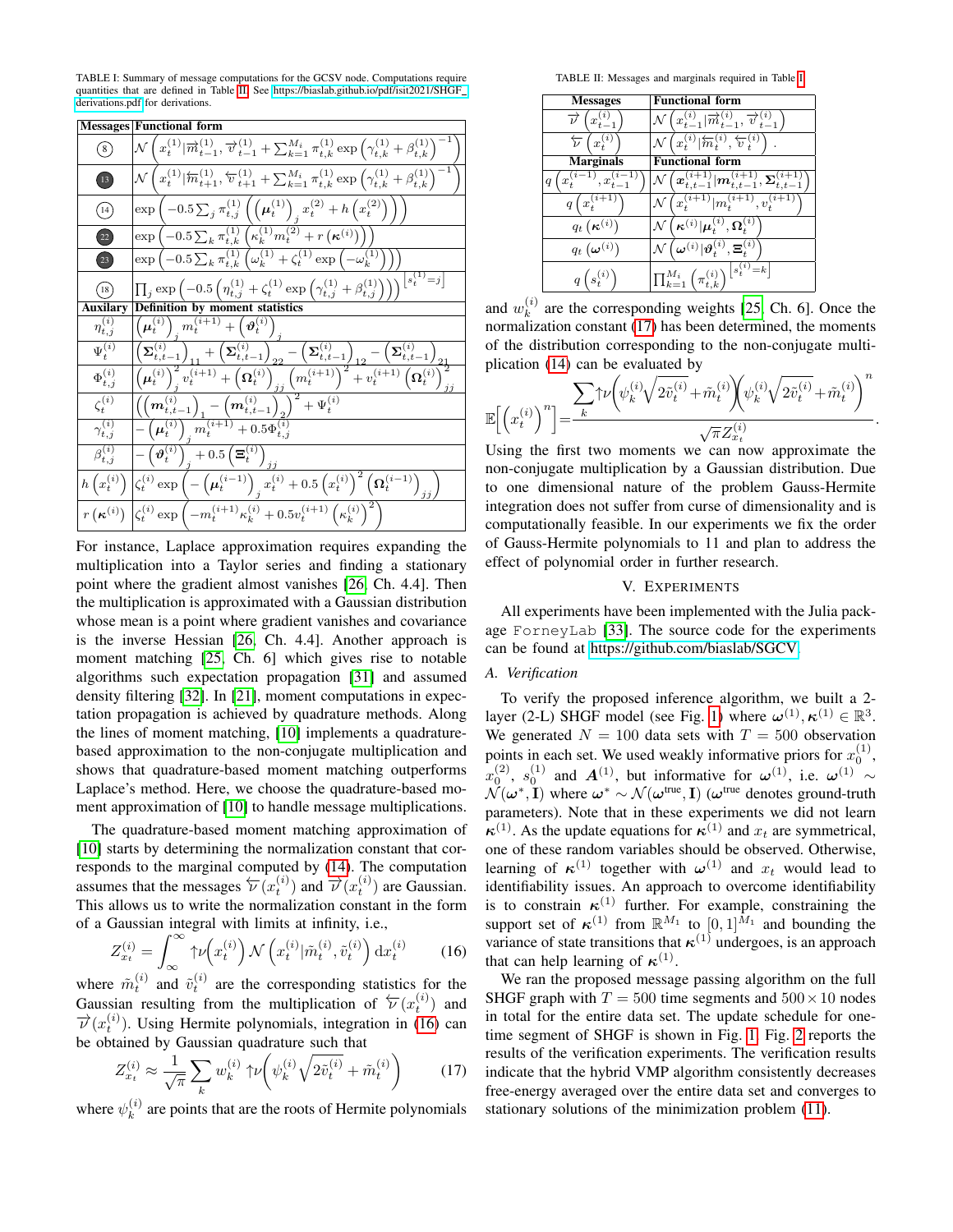<span id="page-4-0"></span>

<span id="page-4-1"></span>

Fig. 2: Verification results. (top-left) Evolution of free energy per variational iteration averaged over data sets ( $N = 100$ ) and number of observations ( $T = 500$ ). The curve indicates that the proposed algorithm consistently minimizes free energy and converges to stationary solutions. (top-right) An example of the inference of the upper layer random walk. The red signal indicates the second layer continuous state  $x_t^{(2)}$  that corresponds to the observations at the bottom figure. The blue curve is the estimate of the state obtained by the VMP algorithm. The estimate recovers the trend of the second layer state. (bottom) An example of observations from one of the data sets that are used to verify the algorithm. Each color represents a particular regime (switch). Observations are color-coded according to the regimes they are generated from. The mode of categorical distributions corresponding to the switch variables for the entire time points are marked below the signal. The plot indicates that recovery of switching regimes matches the ground truth.

#### *B. Validation*

In order to validate our model, we applied the SHGF model to a real-world data set. The data set corresponds to AAPL stock prices (downloaded from [https://finance.yahoo.](https://finance.yahoo.com/quote/AAPL/) [com/quote/AAPL/\)](https://finance.yahoo.com/quote/AAPL/). We wanted to test if the stock price evolution exhibits regime-switching dynamics over a consecutive period of  $T = 252$  days. We used the minimized variational free energy as a model performance score and compared 4 different models: a 2-layer HGF [\[10\]](#page-5-13), 2-layer SHGFs with 2 and 3 categories, and a 3-layer SHGF. To keep the comparison fair we used identical priors for the states and parameters where possible. Fig. [3](#page-4-1) highlights the results of validation experiments. The 2-layer SHGF with 2 categories results in lower free energy than the 3-layer SHGF (too complex) and HGF (too simple). The 2-layer SHGF with 3 categories assigns vanishing probability to the 3rd category, so the 2-layer SHGF with 2 regimes is optimal. This indicates that the underlying prices submit to two-category regime switching dynamics.

# VI. CONCLUSIONS

We introduced a Switching Hierarchical Gaussian Filter (HGF) to model regime-switching non-stationary time series. The proposed model extends the classical HGF by assuming that the parameters in each layer are selected by a discrete

Fig. 3: Validation results. (top-left) Free energy plots corresponding to a 3-layer SHGF with 2 categories, a 2-layer SHGF with 3 categories, a 2-layer SHGF with 2 categories and a 2-layer HGF, where the observations are AAPL stock prices. All SHGF models outperform the 2-layer HGF, indicating that the prices indeed exhibit switching behavior. Since the 2-layer SHGFs performs better than a 3-layer SHGF, we conclude that the extra model complexity of the 3rd layer outweighs the increased accuracy due to the 3rd layer. The 2-layer SHGF with 3 categories performs almost as well as the one with 2 categories. The inference results for 3 categories indicate that the model actually assigns a vanishing probability to the third category, meaning that it actually settles for 2 categories. (topright) Second layer state trajectories for the 3-layer SHGF, 2-layer SHGFs and 2-layer HGF models obtained from the AAPL stocks. The 3-layer SHGF is quite active due to the presence of an extra layer. The 2-layer SHGFs and HGF are smoother. These three trajectories share a similar trend where the volatility makes two peaks around  $t = 60$ and  $t = 200$ . On average, the HGF model attributes a higher volatility to the stock prices than the SHGF model. (bottom) Black dots correspond to the stock prices. The green curve represents the belief trajectory for  $x_t^{(1)}$  obtained by the 2-layer SHGF model. In order to avoid clutter in the plot, we only present the model with the lowest free energy (2L-SHGF-2). We display a zoomed version on the smooth behavior of the belief trajectory. The obtained switches are color coded and displayed beneath the prices. Based on the model, there are 2 underlying regimes governing the prices.

state, which in turn evolves according to a hidden Markov model. We presented a closed-form variational message passing framework to track all states and the transition matrix (a matrix of parameters) for the discrete states. The presented message passing framework relies on hybridization of conjugate and non-conjugate variational message update rules. We verified that the proposed inference algorithm finds the stationary solutions of the minimization problem and consistently minimizes free energy. After verification, we showed that the SHGF provides improved results over the HGF on modelling of stock prices. Crucially, the closed-form update rules for the problematic GCSV factor allow it to be used as a plug-in node in any factor graph, thus enabling message passing-based inference for alternative hierarchical dynamic models.

### ACKNOWLEDGMENTS

This work was partly financed by research program ZERO with project number P15-06, which is (partly) financed by the Netherlands Organisation for Scientific Research (NWO).